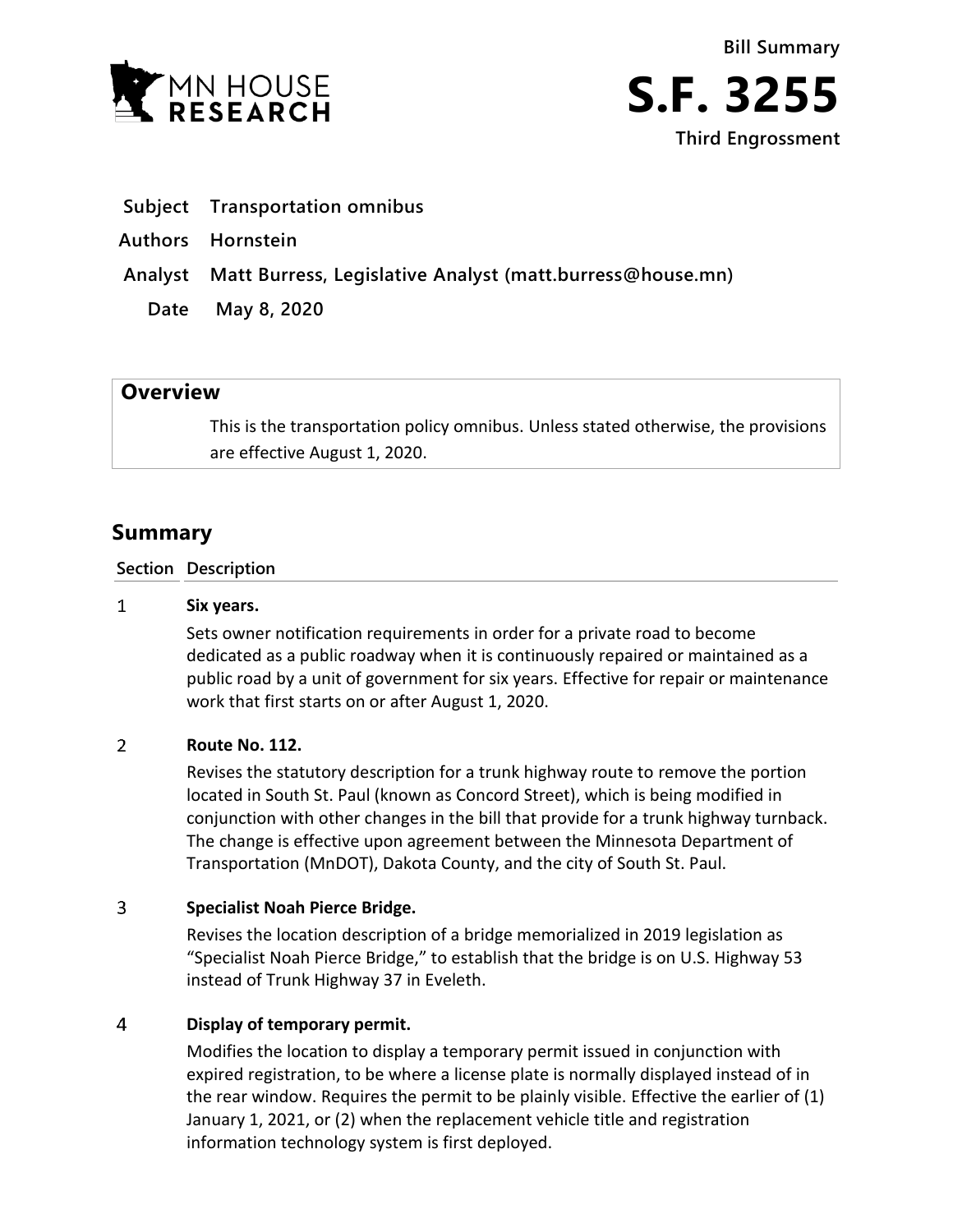#### 5 **31-day temporary vehicle permit.**

Modifies the location to display a 31-day temporary permit (issued to nonresidents for transporting the vehicle out of state), to be affixed to the rear of the vehicle instead of in the rear window. Removes a requirement that dealers provide information on permit issuances to the Department of Public Safety. Effective the earlier of (1) January 1, 2021, or (2) when the replacement vehicle title and registration information technology system is first deployed.

#### 6 **21-day temporary vehicle permit.**

Modifies the location to display a 21-day temporary permit (issued for vehicle purchases), to be where a license plate is normally displayed instead of in the rear window. Requires the permit to be plainly visible. Eliminates a dealer recordkeeping requirement. Effective the earlier of (1) January 1, 2021, or (2) when the replacement vehicle title and registration information technology system is first deployed.

#### $\overline{7}$ **Driver to give information.**

Modifies information that must be provided by a driver who is involved in a motor vehicle collision involving injury or damage, so that (1) either a mailing address or an email address must be given, and (2) a driver's license does not have to be shown to other drivers or passengers.

#### 8 **Inspection certificate.**

Makes a conforming change.

#### 9 **Interim inspection; certificate.**

Allows new or used school buses being sold by a school bus dealer to be operated on public roads under an interim inspection certificate issued by the dealer, following an inspection for compliance with state law. Makes an interim inspection certificate valid until the time of the school bus owner's next annual inspection of its fleet, which is not to exceed 12 months from the month of initial inspection. Effective the day after enactment.

#### 10 **Violation; penalty.**

Modifies the current misdemeanor penalty for operating a school bus without an inspection certificate to (1) include interim certificates, and (2) clarify that the penalty applies to the school bus operator. Effective the day after enactment.

#### 11 **[169.812] Escort vehicles for overdimensional loads; definitions; requirements.**

Sets conditions when escort vehicles and escort by peace officers are required to accompany a vehicle with a load that exceeds width or length limitations. Effective the day after enactment.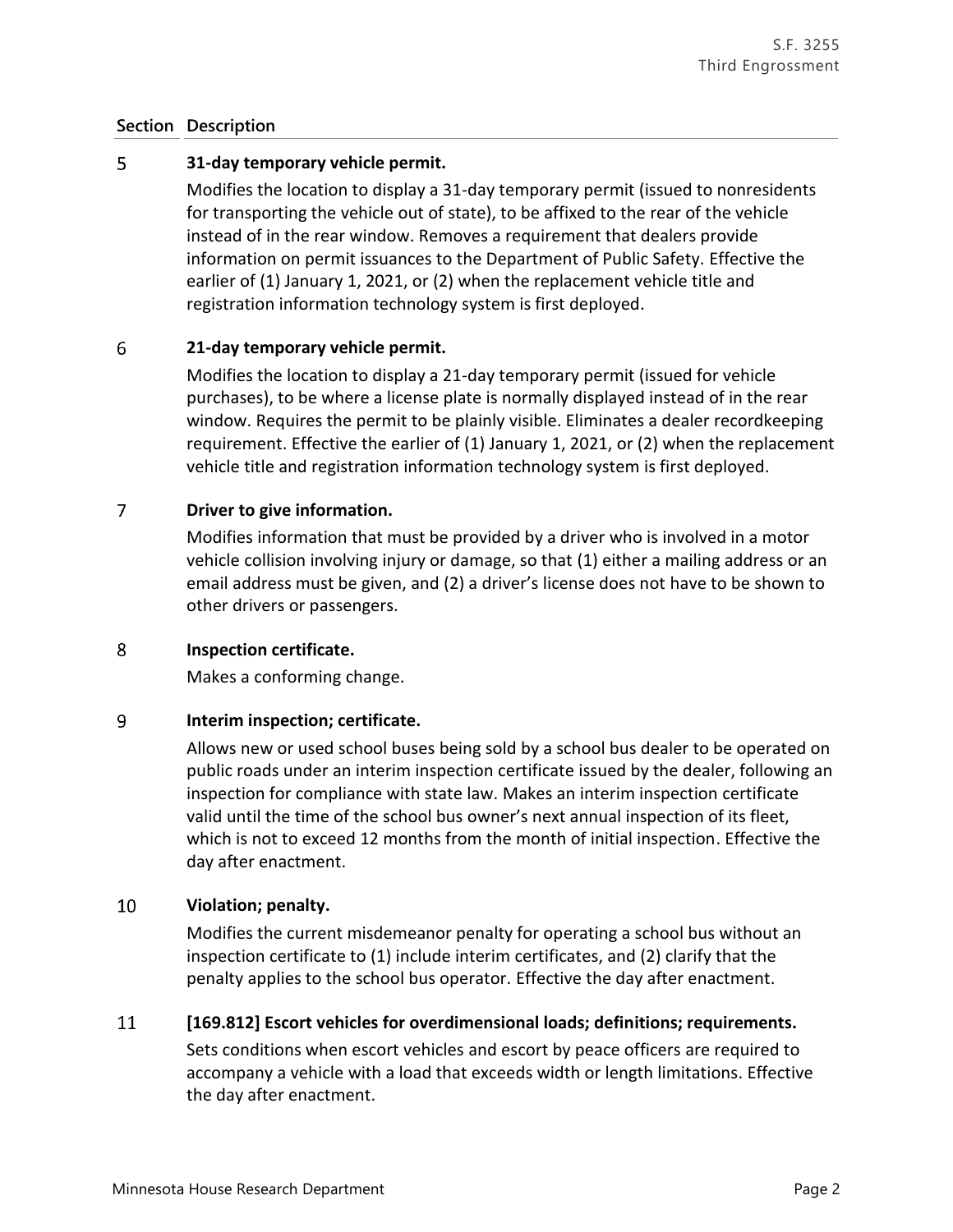#### 12 **Exception for certain school bus drivers.**

Modifies the requirements of type A-I school bus (and equivalent multifunction school activity bus) drivers who provide pupil transportation without a commercial driver's license, to (1) have proof of medical qualification on hand, and (2) notify the person's employer on various disqualifying convictions or on loss of driving privileges.

#### 13 **Exception for certain type III drivers.**

Modifies the requirements of type III vehicle drivers who provide pupil transportation without a commercial driver's license, to have proof of medical qualification on hand.

#### 14 **Autism spectrum identifier.**

Makes conforming and technical changes.

#### 15 **Mental health identifier.**

In conjunction with the previous section, creates an optional identifier to indicate on a driver's license or Minnesota identification card that the person has a mental health condition. This identifier is being split out from an identifier for autism spectrum disorder (which under current law is also available for mental health conditions).

#### 16 **Vehicle and equipment safety; provider responsibilities.**

Requires special transportation service (STS) provider recordkeeping on trips performed.

#### 17 **Certification of special transportation service provider.**

Authorizes MnDOT to refuse issuance of a certificate of compliance for an STS provider if an owner, controlling officer, or manager is not listed in the provider's active roster. (The active roster lists individuals who are determined eligible under a background check and are currently affiliated with the provider.)

#### 18 **Administrative penalties; loss of certificate of compliance.**

Paragraph (b) directs MnDOT to issue an order to an STS provider to cease permitting an individual to perform their job functions if the person is not on the provider's active roster.

Paragraphs (d) and (e) provide for notices, suspension of a certificate of compliance, and contested cases, when a provider has not paid the annual decal fee.

#### 19 **[216F.015] Requirements coded elsewhere.**

Makes a technical change, to establish a cross reference.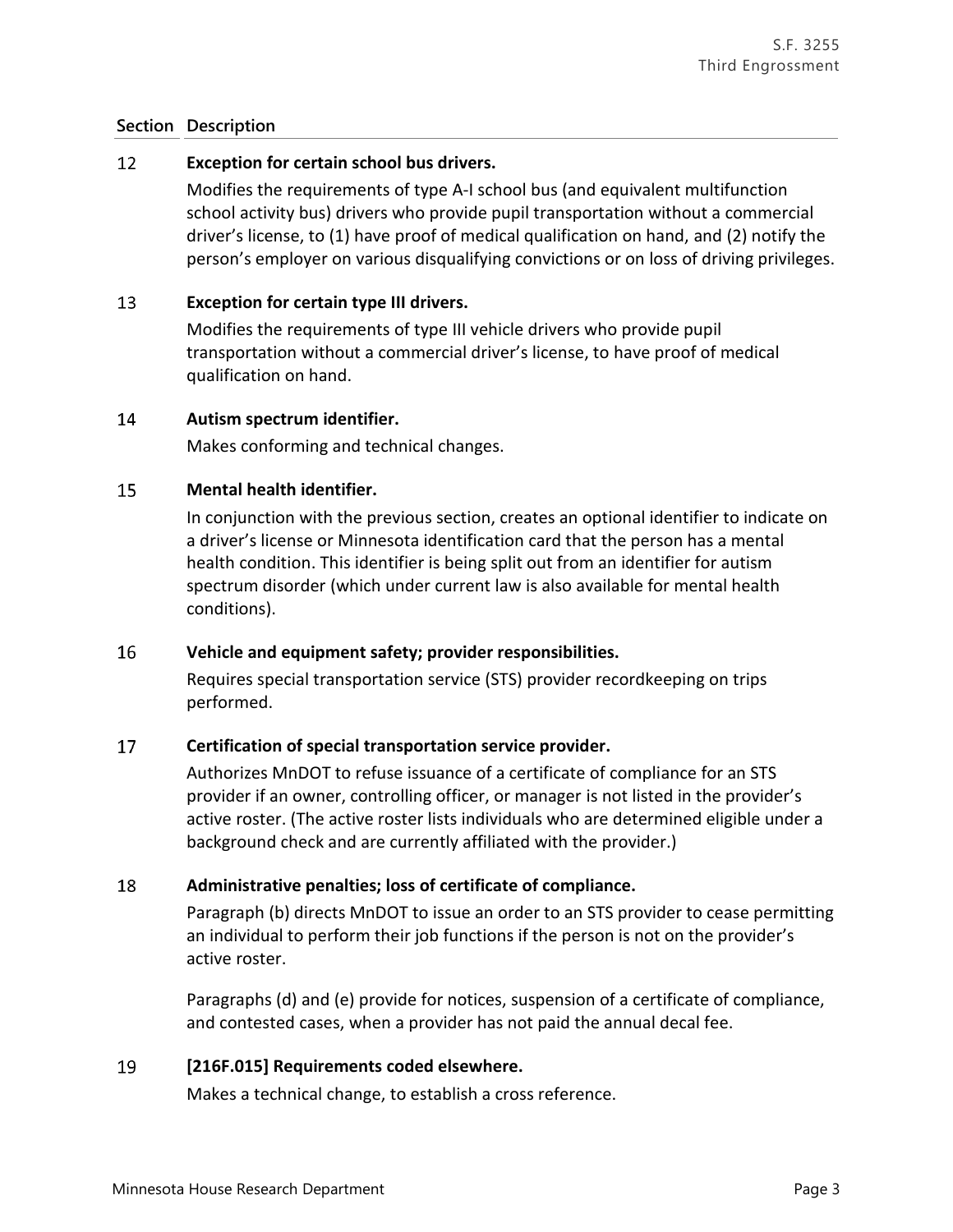#### 20 **Salary and benefits study.**

Directs the Office of the Legislative Auditor to perform a series of compensation studies that examine some city law enforcement offices for comparison with the State Patrol. Identifies study requirements and requires reports to the legislature with specified information. The studies are due by January 1 of 2021, 2023, 2027, and 2031.

#### 21 **[360.915] Meteorological towers.**

Establishes notification and marking requirements for meteorological towers, which are used to temporarily measure wind resources as part of siting wind turbines.

**Subd. 1. Definition.** Defines a "stand-alone meteorological tower."

**Subd. 2. Application; location.** Specifies that the tower regulations do not apply to land surrounding the house at a farmstead as well as within a city or town.

**Subd. 3. Visibility; marking.** Sets meteorological tower marking requirements, including painting color scheme, attachments of marker balls, and use of a flashing red light.

**Subd. 4. Notifications.** Requires notices with specified information to MnDOT regarding tower placement, changes, and removal.

**Subd. 5. Fee.** Imposes a \$50 fee as part of tower placement.

**Subd. 6. Administration.** Requires MnDOT recordkeeping, public information on towers, and deposit of fee revenue into the state airports fund.

**Subd. 7. Penalty.** Makes violations of the section a misdemeanor.

**Subd. 8. Implementation; existing towers.** Provides a one year grace period for existing towers to meet the marking and visibility requirements.

#### $22$ **Driver and Vehicle Systems Oversight Committee established.**

Provides continued nonvoting membership on the Driver and Vehicle Systems Oversight Committee for the person who served as chair of the Governor's Blue Ribbon Council on Information Technology, following dissolution of that council. Effective the day after enactment.

#### 23 **Legislative Route No. 112; partial removal.**

Modifies a 2019 turnback provision to provide for revising the route description in state statute instead of repealing it. In conjunction with other changes in the bill, the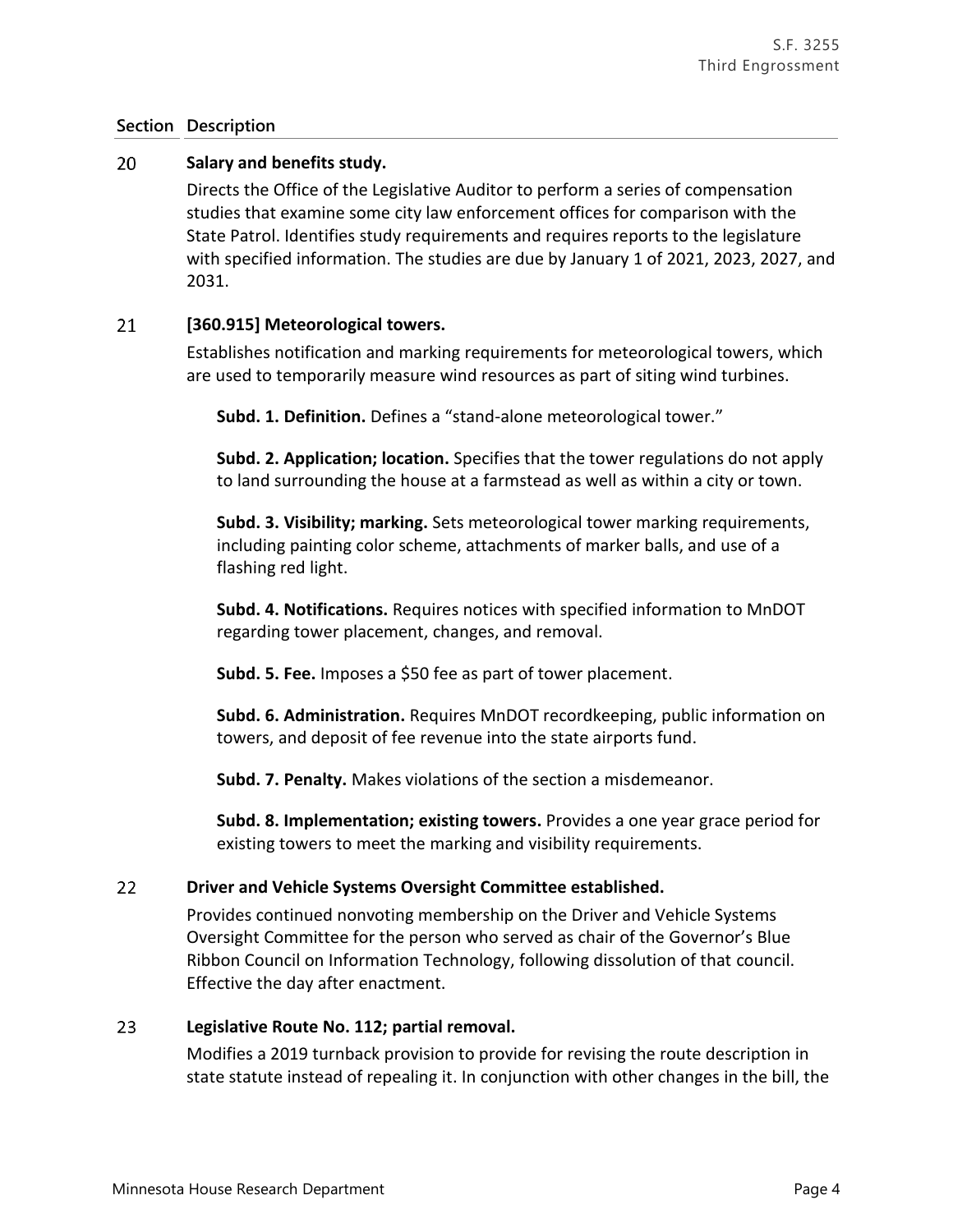trunk highway route is retained in St. Paul and a turnback is authorized for the segment in South St. Paul.

#### 24 **Licenses and identification cards.**

Broadens a driver's license expiration extension recently enacted in response to the COVID-19 coronavirus pandemic, in Laws 2020, chapter 71, to also provide an extension for licenses that would expire in the month that follows the last month of the public health emergency period declared by the governor. Effective the day after enactment.

#### 25 **Federal funds reporting requirement.**

Directs MnDOT, the Department of Public Safety, and the Metropolitan Council to each report to the legislature on use of federal funds received as part of response to the COVID-19 coronavirus pandemic. Reports are due by February 15 annually until all relevant federal funds are expended. Effective the day after enactment.

#### 26 **Legislative Route No. 237 removed.**

Authorizes a turnback of Trunk Highway 237 from New Munich to I-94 in Stearns County, subject to agreement between MnDOT and Stearns County.

### 27 **Noncompliant driver's license application; new photograph and eye examination not required.**

Exempts driver's license holders from appearing for an in-person photo and passing a vision test on license renewals, until June 30, 2021, if the license is not REAL IDcompliant and the person's name and address have not changed. Effective the earlier of two weeks from enactment or when the department implements the changes.

### 28 **Requiring use of warning lights and stop arms on school buses when making deliveries to students.**

Directs school bus operators to use the prewarning and stop signal systems on school buses when stopping on roads to deliver food or supplies to students. Effective the day after enactment.

#### 29 **Road and bridge fund money from unorganized townships; Aitkin County.**

Authorizes Aitkin County to: (1) centralize road and bridge fund tax proceeds collected in the county's unorganized townships (i.e., areas without organized town government), rather than keep separate accounts for each unorganized township; and (2) use the funds in any unorganized township. Local approval is required for the provision to be effective.